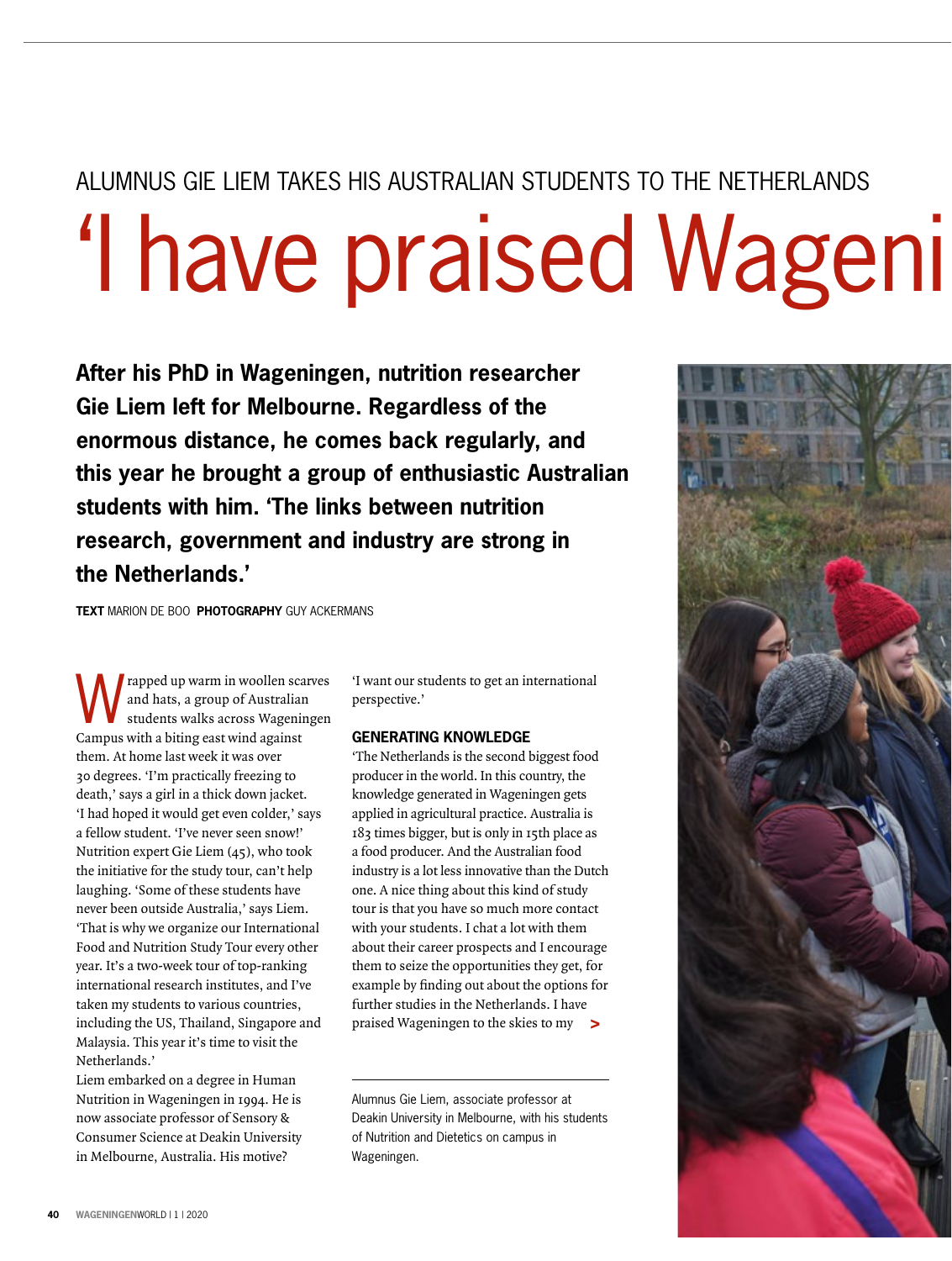# ngen to the skies'

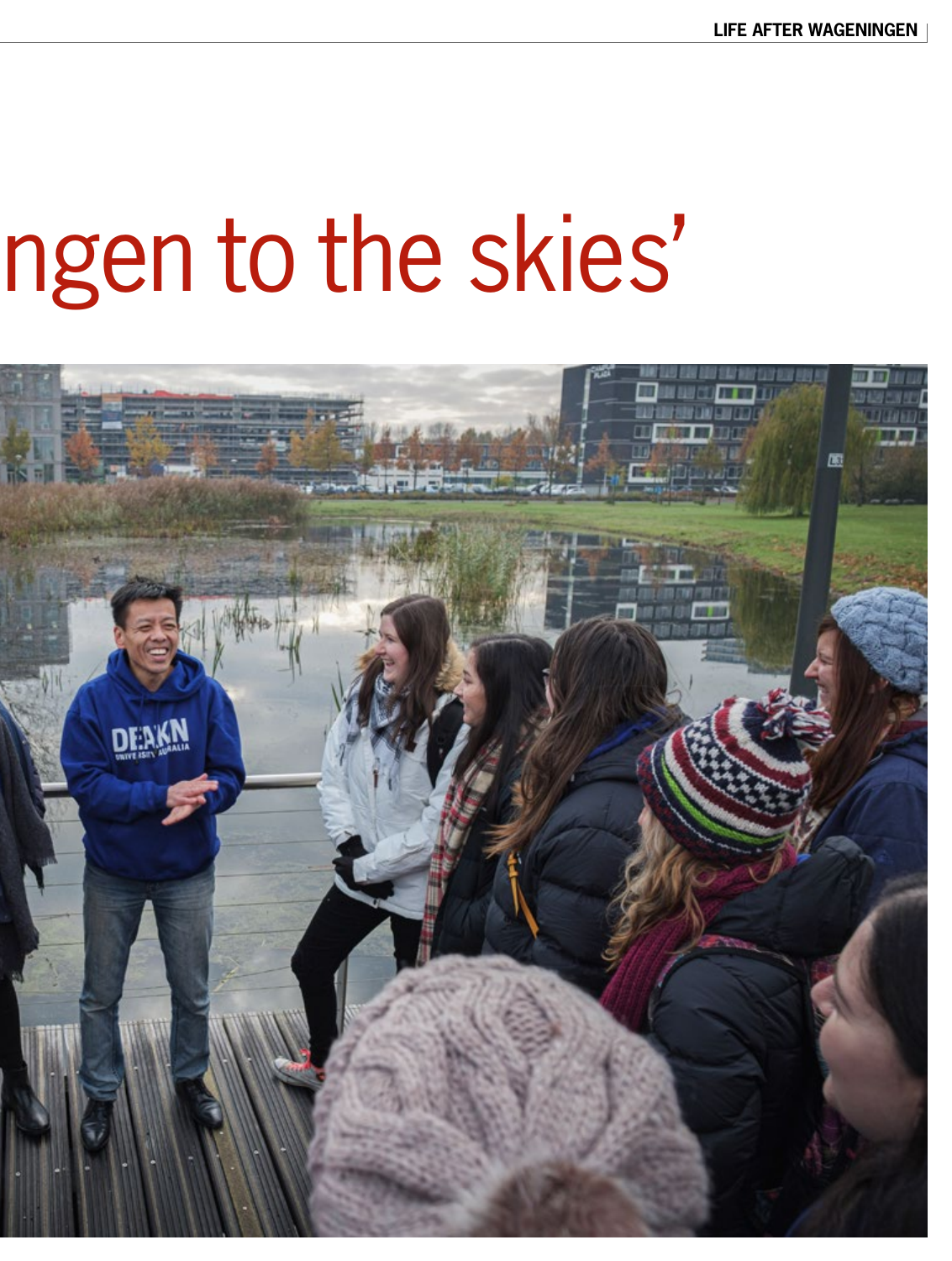### **'I want our students to get an international perspective'**

students.'The group is made up of 27 BSc and MSc students of nutrition and dietetics, most of them women. Some of the participants are already working in the food industry and are doing a Master's at the same time. There is also a paediatrician who is doing a Master's in nutrition to deepen her knowledge of the field. The students have to apply to join this study tour, and pay a contribution to the costs of about 4000 Australian dollars. From their base at the StayOkay hostel in Soest, the group is visiting not only the Nutrition and Food Technology department in Wageningen but also the Nutrition Centre, the Netherlands National Institute for Public Health and the Environment (RIVM), the ministry of Ministry of Health, Welfare and Sport (VWS), the Netherlands Organization for Applied Scientific Research (TNO), the Nutrition Alliance at the Gelderse Vallei hospital, FrieslandCampina and The Hague University of Applied Sciences. Liem has connections everywhere – university friends and other Wageningen contacts. 'Just like me, they have climbed slowly up the ranks over the past 20 years. When I got in touch, all the doors flew open for us.''

#### **AFTER GRADUATING**

'An intensive study tour like this helps students to look beyond national borders and explore what they want to do after or maybe even during their degree course. Spend a term studying in the Netherlands, perhaps? The links between nutrition research, government and industry are strong in the Netherlands. And thanks to the Nutrition

Centre, communication about nutrition research to the general public is done well here. There are lots of ex-Wageningen students at the Nutrition Centre.' Conversely, two groups of Wageningen PhD students have travelled to Australia, where Liem was in charge of hosting them at Deakin University, and put them in touch with other Australian institutes. Liem: 'We set up an exchange programme, too. Students from Wageningen can come to Deakin for a short period, and vice versa,



#### **GIE LIEM (45)**

**Works:** As associate professor, Deakin University, Melbourne, Australia **Studied:** Human Nutrition, 1999 **PhD:** Monell Chemical Senses Center, Philadelphia, USA and Wageningen University, 2004

without having to pay extra tuition fees.' The group's hostess on this bitter Wednesday morning is Monica Mars, who started her degree in Human Nutrition in 1994, like Liem, and is now an associate professor in the Sensory Science and Eating Behaviour chair group. Mars and Liem did research together on children's flavour preferences as part of their graduation thesis work. And that is still a relevant theme in this chair group. 'You cannot make children unlearn their inborn preference for sweet things, but you can teach them to enjoy new flavours,' says Professor Kees de Graaf, who taught both Mars and Liem 25 years ago. He is now leading a large-scale research project focussing on the potential for influencing the preference for sweetness, with a view to weight loss. Test subjects follow a sweet or a non-sweet diet for six months, to find out to what extent that alters their preferences.

#### **LOWLANDS POP FESTIVAL**

After the introduction there is a demanding substantive programme in which the results are presented of a multi-sensory study at Lowlands pop festival in the Netherlands. Test subjects were invited to smell, taste and evaluate all kinds of foods at an improvised food market, and then had a memory test sprung on them. Where did you see this product? People have a kind of spatial memory for where you can find which food. And it transpired that they recall the locations of high-calorie foods significantly better than those of other foods. No doubt this characteristic was helpful for survival in prehistoric times. Nowadays it just helps you get fat. The students are surprised to hear that the degree programme is taught in English and that almost all Wageningen Bachelor's students go on to do a Master's. 'Higher education works differently in Australia. There is no distinction between applied and academic degree courses,' says Liem. A student adds, 'A Bachelor's degree is considered a good starter's qualification for the job market.' The opportunities for distance learning, such as Massive Open Online Courses (MOOCs), appeal to them too. Liem: 'Deakin University is itself very active in the field of distance learning. That is quite usual